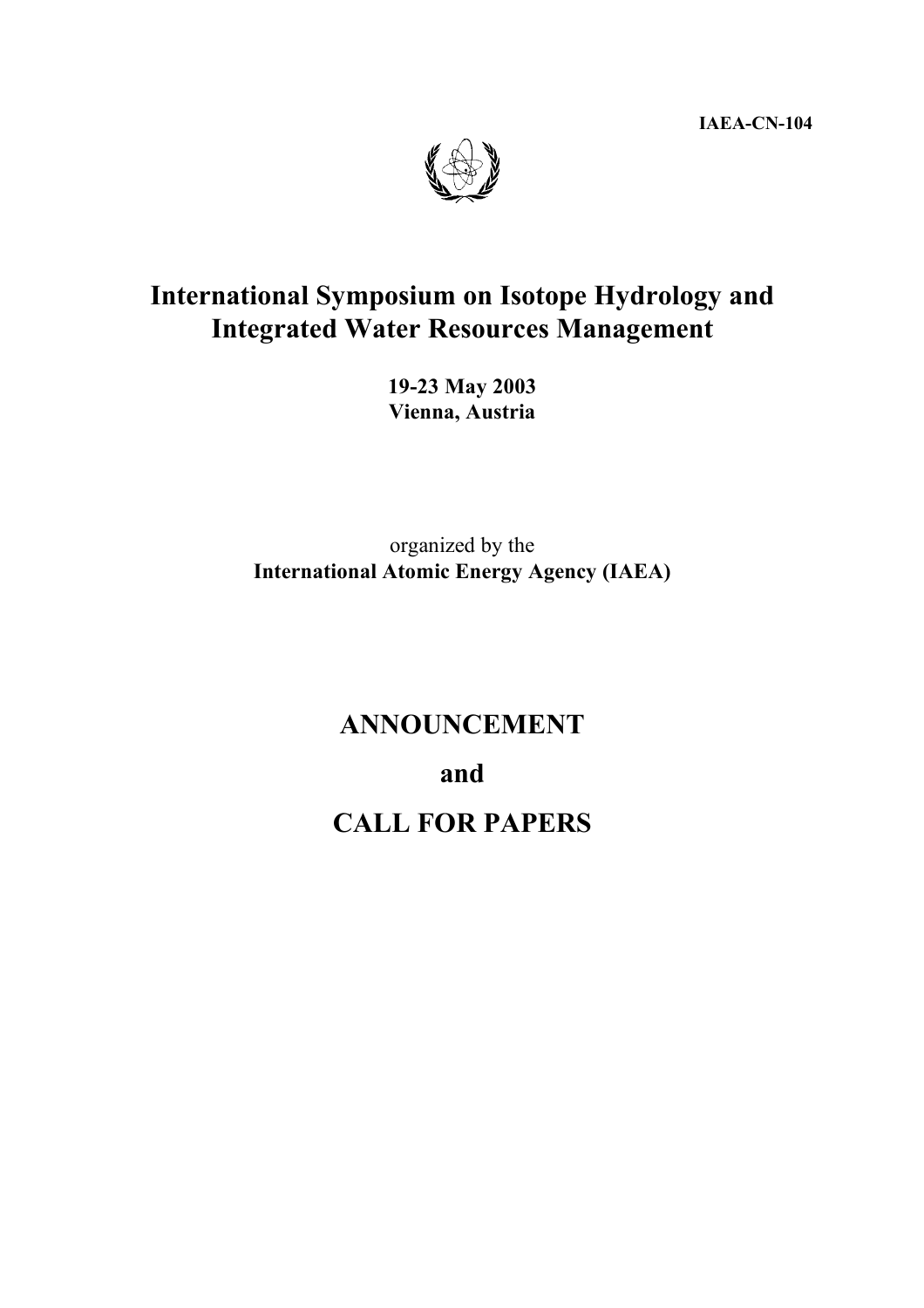### **1. INTRODUCTION**

 Scarcity of freshwater, degradation of its quality, and increasing demand has motivated ongoing concern in the international community for more effective utilization of freshwater resources. The IAEA's symposia on the use of isotope techniques in water resources development and management have become a recurrent event held every four years. They have provided an international forum for a comprehensive review of the present state-of-theart and recent advances made in this specific field as well as a basis for delineation of further research and development needs. The year 2003 marks the  $40<sup>th</sup>$  anniversary of the first IAEA water resources symposium. Increasing use of isotope techniques over the past four decades, in part due to efforts of IAEA, has enhanced availability and effective use of isotopes to address water resources management issues. On this occasion, the Symposium will address the major themes of the meeting by featuring invited reviews from both pioneering scientists and contemporary experts.

## **2. AUDIENCE and TOPICS**

 The Symposium will cover a multi-disciplinary spectrum of research and applications of isotope techniques. The participation of isotope specialists, hydrologists, hydrogeologists, geochemists, environmental scientists and water managers is welcomed. The Organizers further encourage the participation and contribution of graduate students in these fields. The IAEA welcomes high-quality contributions that demonstrate the application of isotopes as an integrated part of water resources science and management practices, particularly in the following areas:

- Water cycle processes in the atmosphere and hydrosphere, including surface water, groundwater, and watershed-based studies
- Age dating of young groundwaters
- Water, carbon and nutrient cycling processes at the land-ocean-atmosphere interface
- Recent advances in analytical techniques for isotope hydrology
- Field applications of isotopes in groundwater or surface water resources management

 It is expected that the Symposium will stimulate the international exchange of information and ideas that will contribute to greater accessibility and enhanced use of isotope techniques in local, regional and global water resources investigations.

#### **3. PAPERS and POSTERS**

 Concise papers on issues falling within the topics outlined in Section 2 above may be submitted as contributions to the Symposium. All papers, apart from invited review papers, must present original work; they should not have been published elsewhere.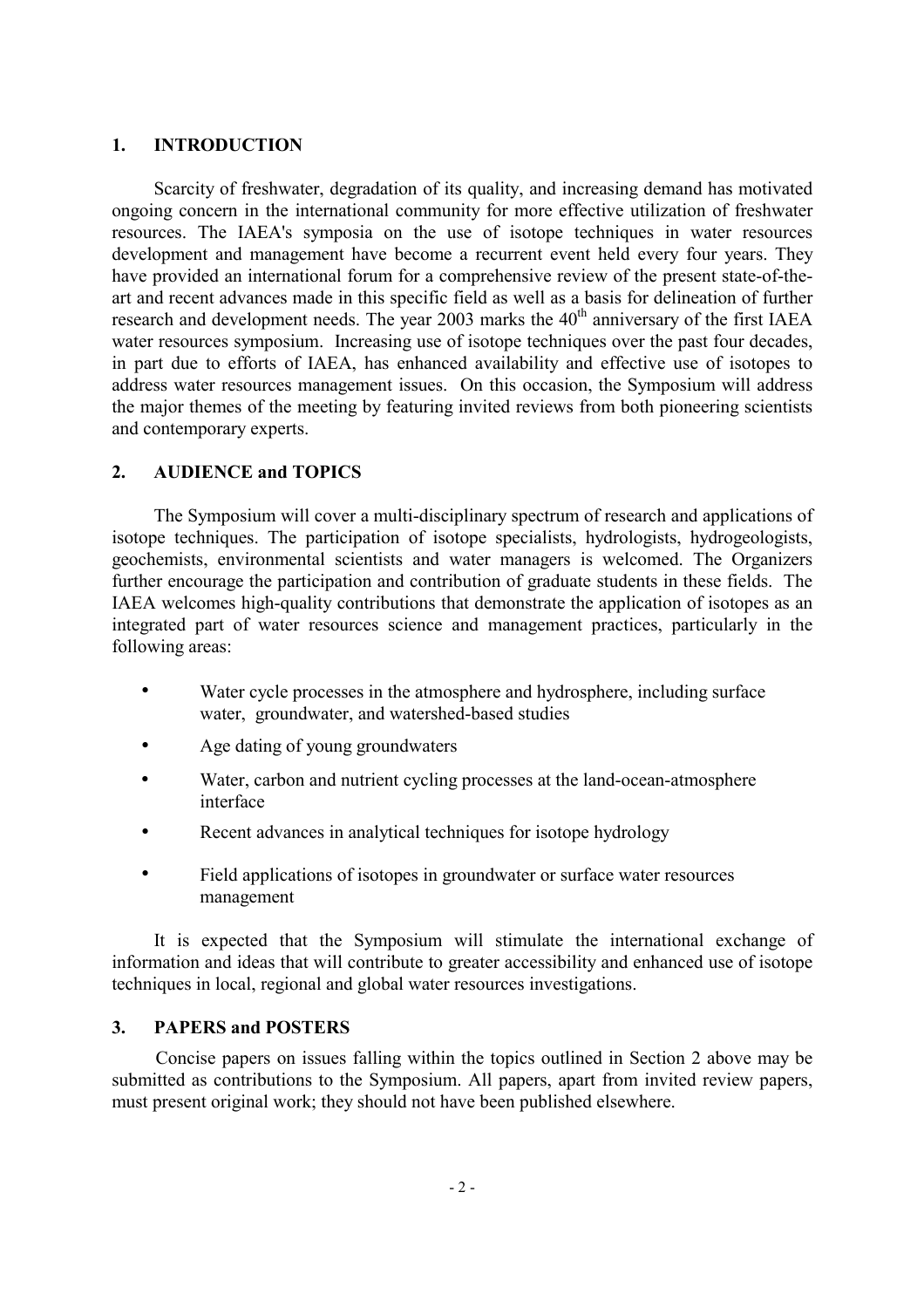#### **(a) Submission of Extended Synopses**

Persons who wish to present a paper or poster at the Symposium must submit an extended synopsis (in English) together with the completed Form for Submission of a Paper **(Form B)**, and the Participation Form **(Form A)** to the competent national authority for official transmission to the IAEA in time for them to be received by the IAEA by **6 November 2002**. The synopsis should be sent electronically to the IAEA Scientific Secretariat, e-mail: confisohis@iaea.org. Authors are urged to make use of the Extended Synopsis Template in Word 2000 on the Symposium webpage. The specifications and instructions for preparing the synopsis and how to use the synopsis template are given in the attached "Instructions on how to prepare the extended synopsis and how to submit it electronically". Attached to this Announcement is a sample extended synopsis.

The synopsis will be considered by the Programme Committee only if the Participation Form A and Paper Submission Form B have been received by the IAEA through the official governmental channels.

## **(b) Acceptance of papers/posters**

Authors will be informed whether their paper has been accepted by the Programme Committee on the basis of the extended synopsis submitted. At the same time authors will be advised if it has been accepted for oral presentation or for presentation as a poster, and will be informed of the assigned paper number and session of presentation. The accepted synopses will be reproduced in unedited form in the Book of Extended Synopses.

## **4**. **PARTICIPATION**

All persons wishing to participate in the Symposium must send a completed Participation Form (Form A) to the competent official authority (Ministry of Foreign Affairs or national atomic energy authority) for subsequent transmission to the IAEA. A participant will be accepted only if the Participation Form is transmitted through the competent official authority of a Member State of the IAEA or by an organization invited to participate.

Participants whose official designation has been received by the IAEA will receive further information on the Symposium approximately two to three months before the meeting. This information will also be posted on the Symposium webpage under: http://www.iaea.org/worldatom/Meetings/ .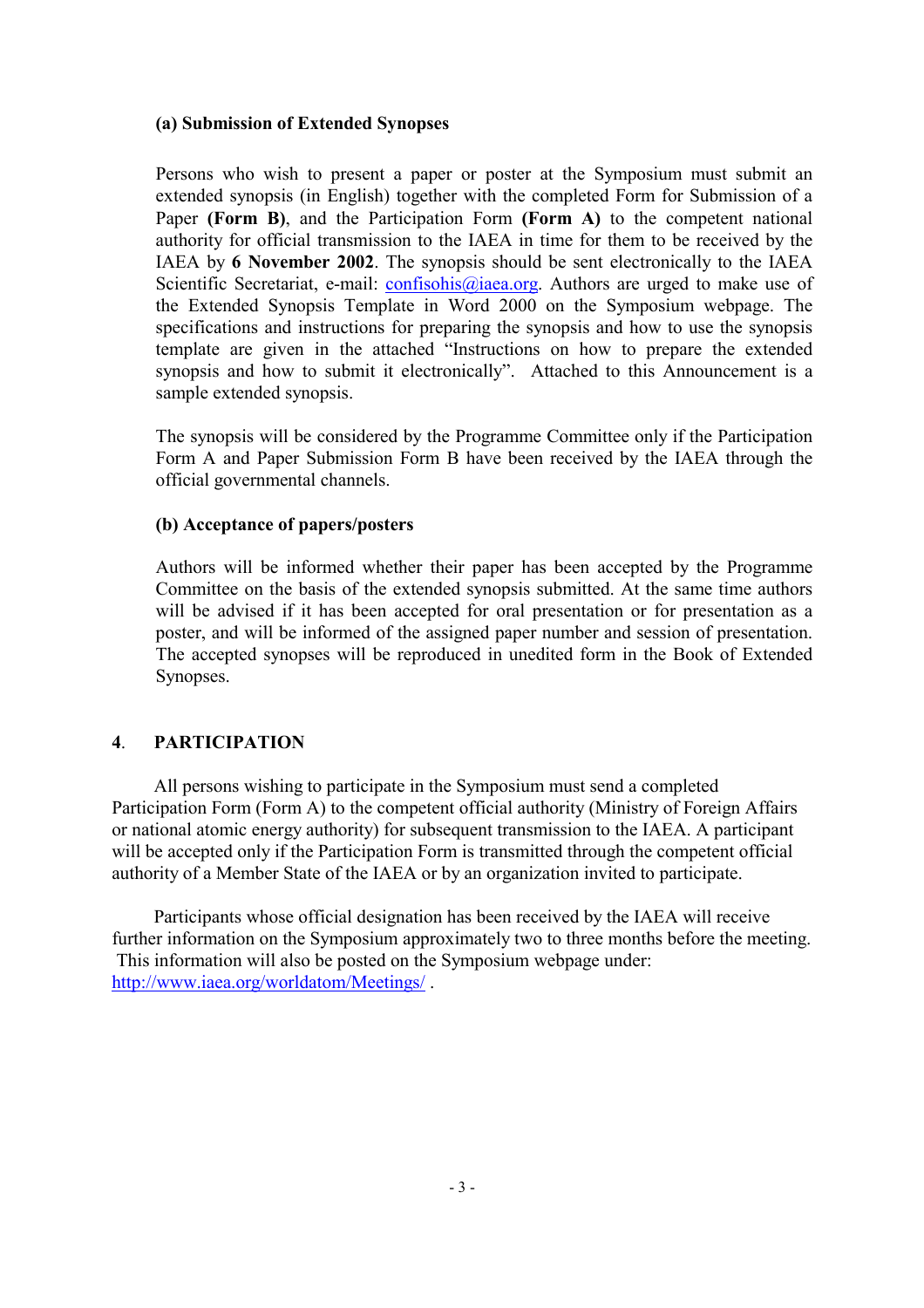#### **5. EXPENDITURES**

No registration fee is charged to participants.

As a general rule, the IAEA does not pay the cost of attendance, i.e. travel and living expenses, of participants. However, limited funds are available to help meet the cost of attendance of selected specialists from Member States eligible to receive technical assistance under the IAEA's Technical Co-operation Programme. In general, not more than one grant will be awarded to any one country.

Some limited funds will also be available to help meet the cost of attendance of a small number of students of the subject areas mentioned in Section 2 of this Announcement. To be eligible a student should be the first author of an oral or poster paper.

If governments wish to apply for a grant on behalf of one of their specialists/students, they should address specific requests to the International Atomic Energy Agency to this effect. Governments should ensure that applications for grants:

- (a) be submitted by **6 November 2002**
- (b) be accompanied by a duly completed and signed Grant Application Form (as attached).

Applications which do not comply with the conditions mentioned under (a) and (b) cannot be considered.

The grants awarded will be in the form of lump sums usually covering only part of the cost of attendance.

#### **6. SYMPOSIUM PROCEEDINGS**

 It is intended to publish papers presented at the Symposium in a special issue of the international journal *Hydrological Process*es (subject to peer review). Further details will be provided after the extended synopses have been reviewed.

 It is also foreseen that topical review articles prepared by invited speakers will be peer – reviewed and published, along with selected paper contributions, as a book by a reputable scientific publisher.

#### **7. WORKING LANGUAGE**

The working language of the meeting will be English. All communications, synopses, abstracts and papers must be sent to the Agency in English.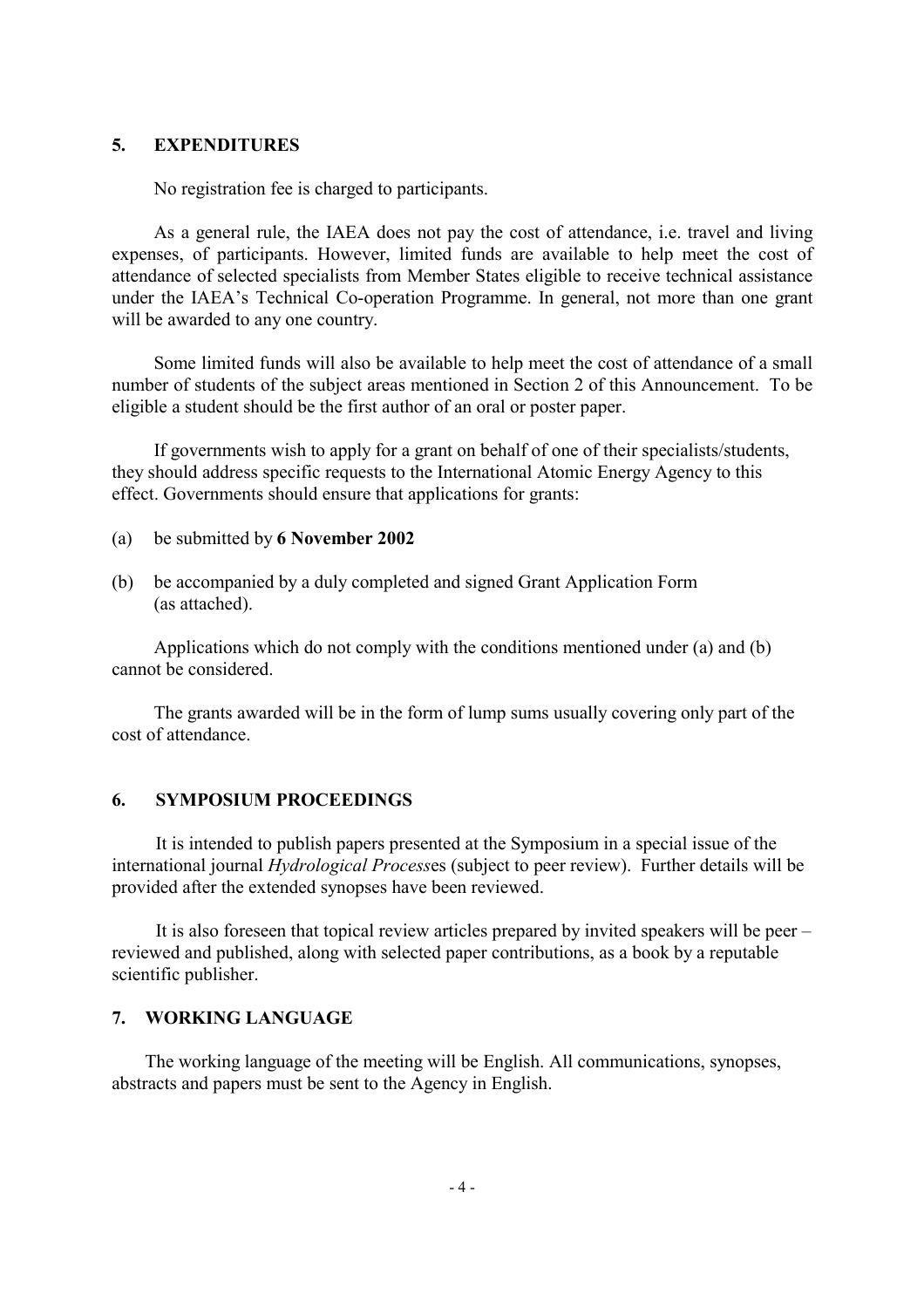#### **8. DISTRIBUTION OF DOCUMENTS**

A preliminary programme of the Symposium will be sent to the participants before the meeting.

The final programme and the Book of Extended Synopses will be distributed at registration.

## **9**. **ACCOMMODATION**

Detailed information on accommodation and other items will be sent directly to all designated participants approximately two to three months before the meeting.

#### **10. VISA**

Designated participants who require a visa to enter Austria should submit the necessary application to the nearest diplomatic or consular representative of Austria as soon as possible. Please note that Austria is a Schengen State and therefore persons who require a visa will have to apply for a "Schengen visa" at least 14 days before entry into Austria. In States where Austria has no diplomatic mission visas can be obtained from the consular authority of a Schengen Partner State representing Austria in the country in question*.* At present the Schengen States are: Austria, Belgium, Denmark, Finland, France, Germany, Greece, Iceland, Italy, Luxemburg, Netherlands, Norway, Portugal, Sweden and Spain.

#### **11. SECRETARIAT**

The address of the Secretariat is:

International Atomic Energy Agency IAEA-CN/104 Vienna International Centre P.O. Box 100 Wagramer Strasse 5 A-1400 Vienna Austria Telephone No.:  $(+43) - 1 - 2600(0)$  plus extension Telex No.:  $(+43) - 1 - 12645$ Telefax No.: (+43) - 1 - 26007 Electronic mail: official.mail@iaea.org

The Scientific Secretary of the Symposium is Mr. P. Aggarwal, Division of Physical and Chemical Sciences, (telephone extension 21735 & ext. 21736 and e-mail address: confisohis@iaea.org). Meeting organization is provided by Ms. K. Morrison, Conference Service Section, Division of Conference and Document Services (telephone extension 21317 & ext. 2l3ll and e-mail address: k.morrison@iaea.org).